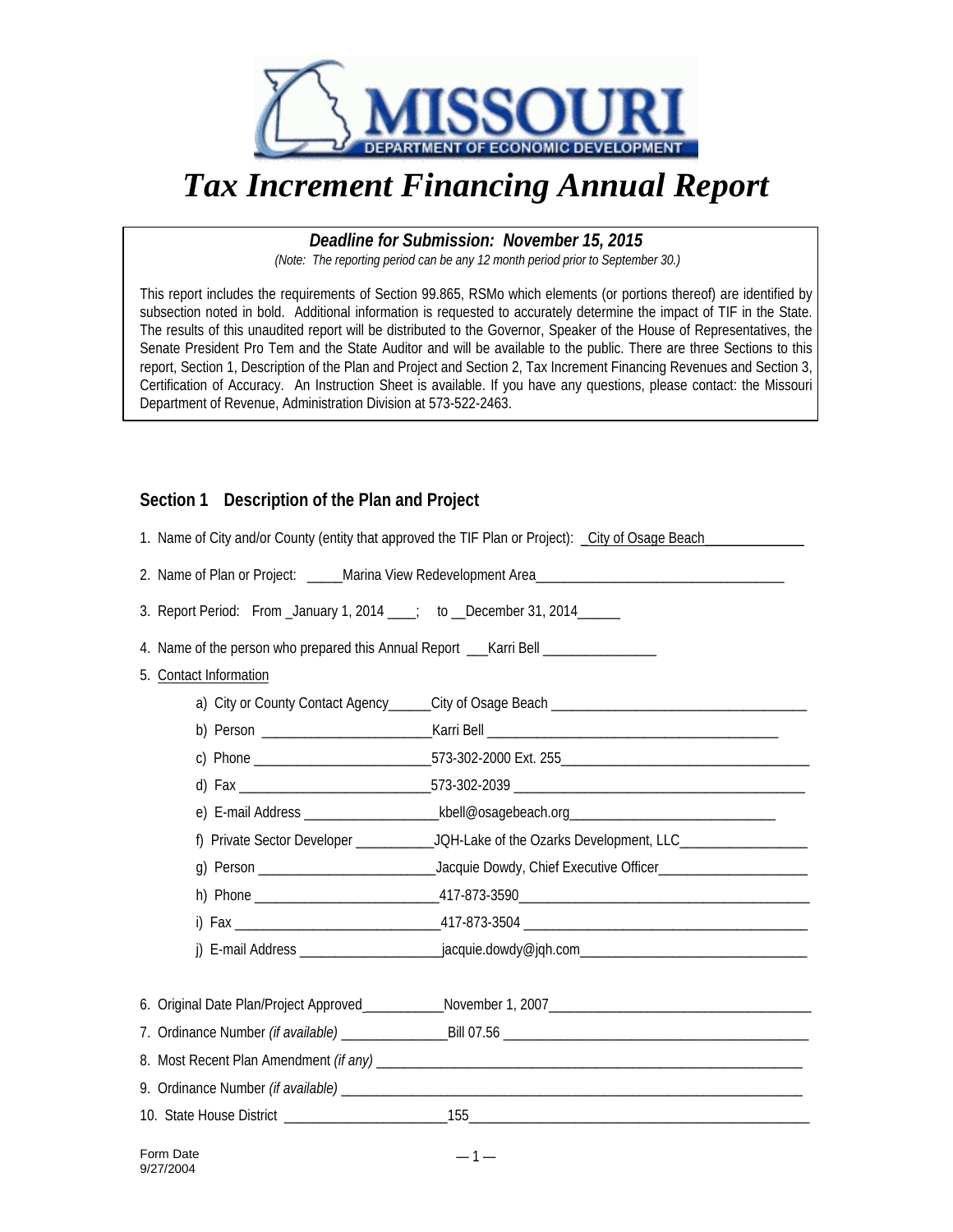11. State Senate District \_\_\_\_\_\_\_\_\_\_\_\_\_\_\_\_\_\_\_\_\_\_\_4\_\_\_\_\_\_\_\_\_\_\_\_\_\_\_\_\_\_\_\_\_\_\_\_\_\_\_\_\_\_\_\_\_\_\_\_\_\_\_\_\_\_\_\_\_\_\_\_\_

12. School District entertainment of the Camdenton

13. General Location of Area or Project Area *(please attach copy of Redevelopment Area Boundary Map from Plan)* The area is an approximately 28 acre lot located off of Passover Road and is adjacent to what is currently known as Mungenast Marina.

14. Description of Plan/Project

The Plan proposes to completely redevelop the Area by eliminating blighting conditions through the demolition of existing structures, installation of utilities, installation of access drives, and the construction of an approximately three hundred (300) room hotel with appurtenant facilities which will include, but is not limited to, an approximately one hundred thousand (100,000) square foot flexible space convention center and health spa.

15. Plan/Project Status *(Circle one which best describes status):*

| a) Starting-Up                         | b) Seeking Developer | c) Under Construction   |
|----------------------------------------|----------------------|-------------------------|
| d) Fully-Operational                   | e) Inactive          | f) District Dissolved   |
| If clarification is needed:            |                      |                         |
| 16. Area Type (Circle All Applicable): |                      |                         |
| <b>Blight</b><br>a)                    | b) Conservation      | c) Economic Development |

17. How was the "but-for" determination made? (Circle All Applicable):

- a) Project had unusual/extraordinary costs that made the project financial unfeasible in the market place.
- b) Project required significant public infrastructure investment to remedy existing inadequate conditions.
- c) Project required significant public infrastructure investment to construct adequate capacity to support the project.
- d) Project required parcel assembly and/or relocation costs.

e) **Other (describe): The Redevelopment Area as a whole is a blighted area, and has not been subject to growth and development through investment by private enterprise and will not reasonable be expected to be developed without the adoption of tax increment financing.**

18. Major Development Obstacles to be Overcome:

19. Briefly Describe the Project's Public Benefits Economic development by increasing revenues and jobs from a 300 room hotel and 100,000 sq. foot convention center.

20. Description of Agreements with the Developer

Development contract with the Developer.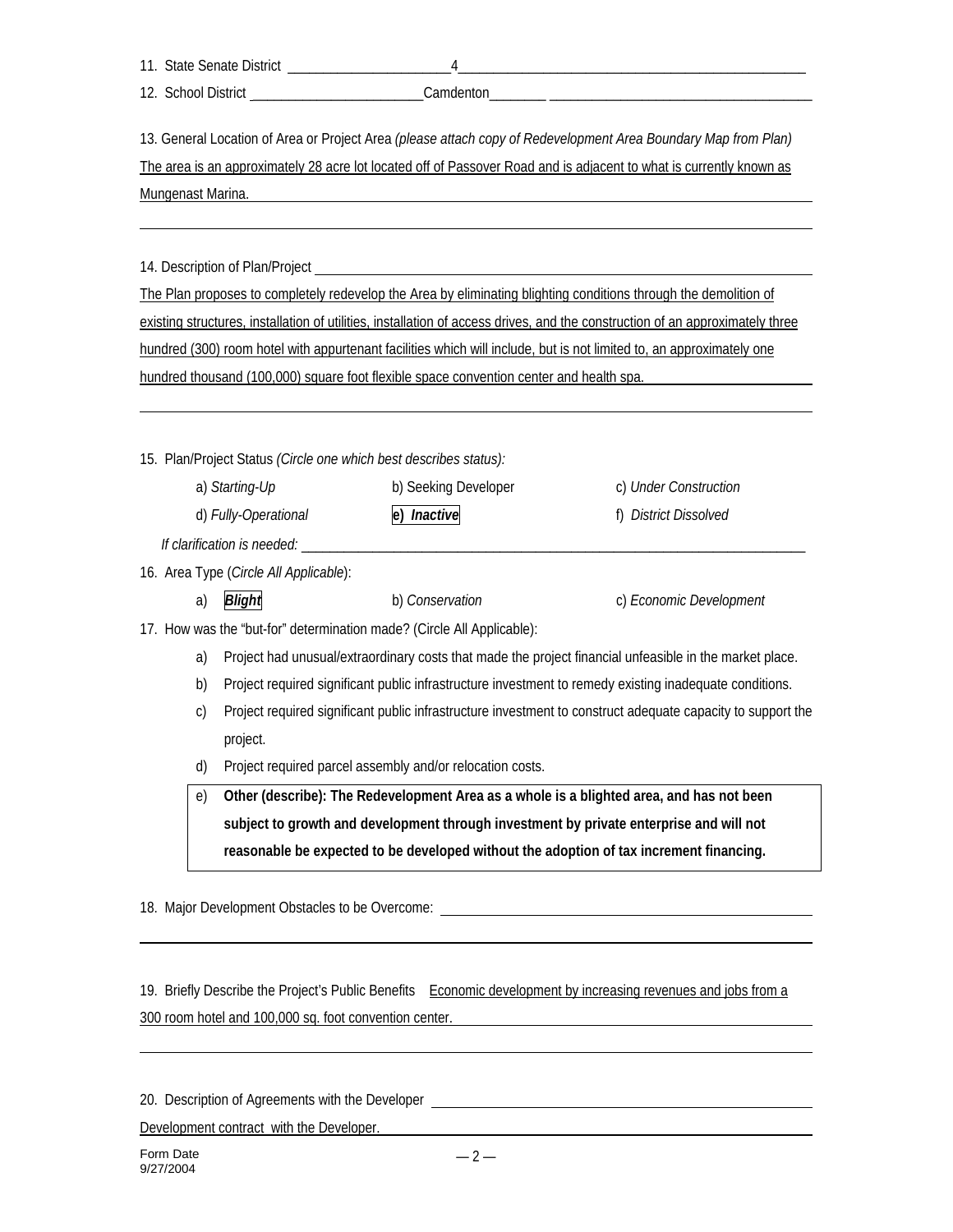| 21. Description of Any Agreements with the Affected Taxing Districts _______________________________ |                                                                                                                                                                                                                              |                 |                                                                    |
|------------------------------------------------------------------------------------------------------|------------------------------------------------------------------------------------------------------------------------------------------------------------------------------------------------------------------------------|-----------------|--------------------------------------------------------------------|
|                                                                                                      |                                                                                                                                                                                                                              |                 |                                                                    |
|                                                                                                      |                                                                                                                                                                                                                              |                 |                                                                    |
|                                                                                                      |                                                                                                                                                                                                                              |                 |                                                                    |
|                                                                                                      | 24. Number of Parcels Acquired Through Use of Eminent Domain Power 0                                                                                                                                                         |                 |                                                                    |
|                                                                                                      | 25. Identify any businesses that have relocated to the Redevelopment Area: N/A                                                                                                                                               |                 |                                                                    |
|                                                                                                      | 26. Estimate of New Jobs: Projected: _Unknown____ Actual to date: __0______                                                                                                                                                  |                 |                                                                    |
|                                                                                                      | 27. Estimate of Retained Jobs: Projected: __0_____ Actual to date: ___0______                                                                                                                                                |                 |                                                                    |
|                                                                                                      | <b>Section 2 Tax Increment Financing Revenues</b>                                                                                                                                                                            |                 |                                                                    |
|                                                                                                      | 28. Amount of Revenue in the Special Allocation Fund as of (date): _____December 31, 2013___________<br>a. Payments in Lieu of Taxes:<br>Total received since inception: \$_0_____; Amount on hand*: \$___________0 ________ |                 |                                                                    |
|                                                                                                      | b. Economic Activity Taxes:<br>Total received since inception: \$_0_____; Amount on hand*: \$___________0_________                                                                                                           |                 | (* At end of reporting period.)<br>(* At end of reporting period.) |
|                                                                                                      | 29. Expenditures For Total Project Costs Funded by TIF:<br>a) Public Infrastructure (streets, utilities, etc)                                                                                                                | $$0$ and $$$    | Total Since Inception: Report Period Only:<br>$\frac{1}{2}$ 0      |
|                                                                                                      | b) Site Development (grading, dirt moving, etc.)                                                                                                                                                                             |                 |                                                                    |
|                                                                                                      | c) Rehab of existing buildings                                                                                                                                                                                               | \$M/A           | $$$ $N/A$                                                          |
|                                                                                                      | d) Acquisition of land or buildings                                                                                                                                                                                          | \$0             | $\frac{1}{2}$                                                      |
|                                                                                                      | e) Other (specify): Plan & Project Admin_______                                                                                                                                                                              | $\frac{1}{2}$ 0 | $\frac{1}{2}$<br>$\overline{0}$                                    |
|                                                                                                      | f) Other (specify): _developer financing costs___                                                                                                                                                                            | $\frac{1}{2}$ 0 | $\frac{1}{2}$<br>$\overline{0}$                                    |
|                                                                                                      | Amount Paid on Debt Service:<br>g) Payments of principal and interest on outstanding bonded debt:<br>* Since inception: $\frac{1}{2}$ 0_____________________ * This reporting period: $\frac{1}{2}$ _______0_____________    |                 |                                                                    |
|                                                                                                      | h) Reimbursement to developer for eligible costs:<br>* Since inception: \$ _0_____________________ * This reporting period: \$ ________0__________                                                                           |                 |                                                                    |
|                                                                                                      | i) Reimbursement to city/county (or other public entity) for eligible costs:                                                                                                                                                 |                 |                                                                    |
|                                                                                                      | 30. Anticipated TIF Reimbursable Costs (Only include hard costs; do not include interest or bond issuance costs.)                                                                                                            |                 |                                                                    |
|                                                                                                      | a. Public Infrastructure and Site Development Costs                                                                                                                                                                          |                 | \$1,700,000                                                        |
|                                                                                                      | (Utility Extensions, Road Improvements, Stormwater, Demolition, Grading, etc.)                                                                                                                                               |                 |                                                                    |
|                                                                                                      | b. Property Acquisition and Relocation Costs                                                                                                                                                                                 |                 |                                                                    |
|                                                                                                      | c. Project Implementation Costs (Including Professional Fees)                                                                                                                                                                |                 | $\frac{1}{2}$ 0                                                    |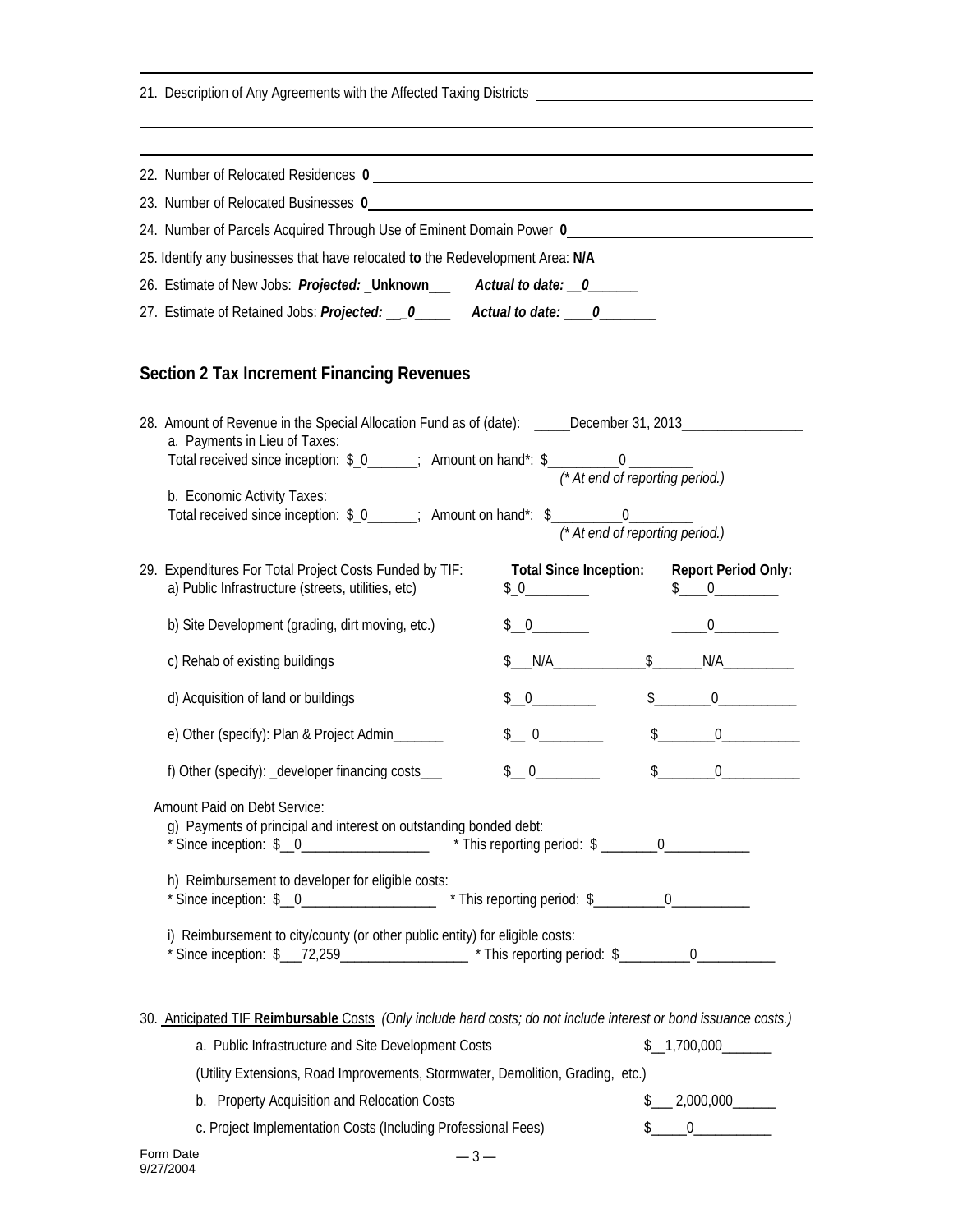|                                                                                                                                                                                                                                 | d. Other (specify, as applicable): _Misc. _________________ |                                                                                                                      | \$            | $0 \qquad \qquad$ |  |
|---------------------------------------------------------------------------------------------------------------------------------------------------------------------------------------------------------------------------------|-------------------------------------------------------------|----------------------------------------------------------------------------------------------------------------------|---------------|-------------------|--|
| e) Other (specify): ______City & County Expenses_____                                                                                                                                                                           |                                                             |                                                                                                                      | $$$ 0         |                   |  |
|                                                                                                                                                                                                                                 | f) Total Anticipated TIF Reimbursable Project Costs         |                                                                                                                      | \$1,700,000   |                   |  |
|                                                                                                                                                                                                                                 | 31. Anticipated Total Project Costs                         |                                                                                                                      |               | $$$ 98,888,200    |  |
|                                                                                                                                                                                                                                 |                                                             | (Please attach a copy of the budgets from the Redevelopment Plan for Anticipated Total Project Costs and Anticipated |               |                   |  |
|                                                                                                                                                                                                                                 | Reimbursable TIF Costs.)                                    |                                                                                                                      |               |                   |  |
|                                                                                                                                                                                                                                 | 32. TIF Financing Method (circle all that apply):           |                                                                                                                      |               |                   |  |
|                                                                                                                                                                                                                                 | a) pay-as-you-go                                            | b) general obligation bonds                                                                                          | c) TIF notes  | d) loan           |  |
|                                                                                                                                                                                                                                 | e) TIF Bond                                                 | f) Industrial Revenue Bond                                                                                           | g) other bond | h) other          |  |
|                                                                                                                                                                                                                                 |                                                             | 33. Original Estimate (# of Years to Retirement) _______________________________                                     |               |                   |  |
|                                                                                                                                                                                                                                 |                                                             |                                                                                                                      |               |                   |  |
|                                                                                                                                                                                                                                 | <b>Estimated Increase in Tax Generation</b>                 |                                                                                                                      |               |                   |  |
|                                                                                                                                                                                                                                 |                                                             |                                                                                                                      |               |                   |  |
|                                                                                                                                                                                                                                 |                                                             | 36. Assessed valuation added to the redevelopment project (as of the end of the report date): \$_0____               |               |                   |  |
| 37. Anticipated Assessed Value at Time of District Termination: \$12,447,781                                                                                                                                                    |                                                             |                                                                                                                      |               |                   |  |
|                                                                                                                                                                                                                                 |                                                             |                                                                                                                      |               |                   |  |
| 39. Total Amount of Base Year PILOTs \$2,984 Learner and the control of the control of the control of the control of the control of the control of the control of the control of the control of the control of the control of t |                                                             |                                                                                                                      |               |                   |  |
| 40. Total Amount of EATs Anticipated at Time of District Termination \$515,955<br>41. Total Amount of PILOTs Anticipated at Time of District Termination \$482,127                                                              |                                                             |                                                                                                                      |               |                   |  |
| 42. Percentage of EATs Captured 50 _____ %                                                                                                                                                                                      |                                                             |                                                                                                                      |               |                   |  |
| 43. Total Years Anticipated to Capture EATs 23                                                                                                                                                                                  |                                                             |                                                                                                                      |               |                   |  |
| 44. Percentage of PILOTs Captured 50 8                                                                                                                                                                                          |                                                             |                                                                                                                      |               |                   |  |
|                                                                                                                                                                                                                                 | 45. Total Years Anticipated to Capture PILOTs 23_           |                                                                                                                      |               |                   |  |
|                                                                                                                                                                                                                                 |                                                             |                                                                                                                      |               |                   |  |

## **Section 3: Certification of Chief Executive Officer of Municipality or Agency**

*This section is not a requirement of 99.865.1-8 RSMo, but may be required, along with other submitted certifications by the municipality or agency, in the event the municipality desires the Department of Revenue to provide statement of conformance with the TIF Annual Report reporting statutes.*

**I, Karri Bell, certify that, to the best of my knowledge and belief, the statements of fact contained in this report are true and correct.**

**City Treasurer**

**\_\_\_\_\_\_\_\_\_\_\_\_\_\_\_\_\_\_\_\_\_\_\_\_\_\_\_\_\_\_\_\_\_\_\_\_\_\_\_\_**